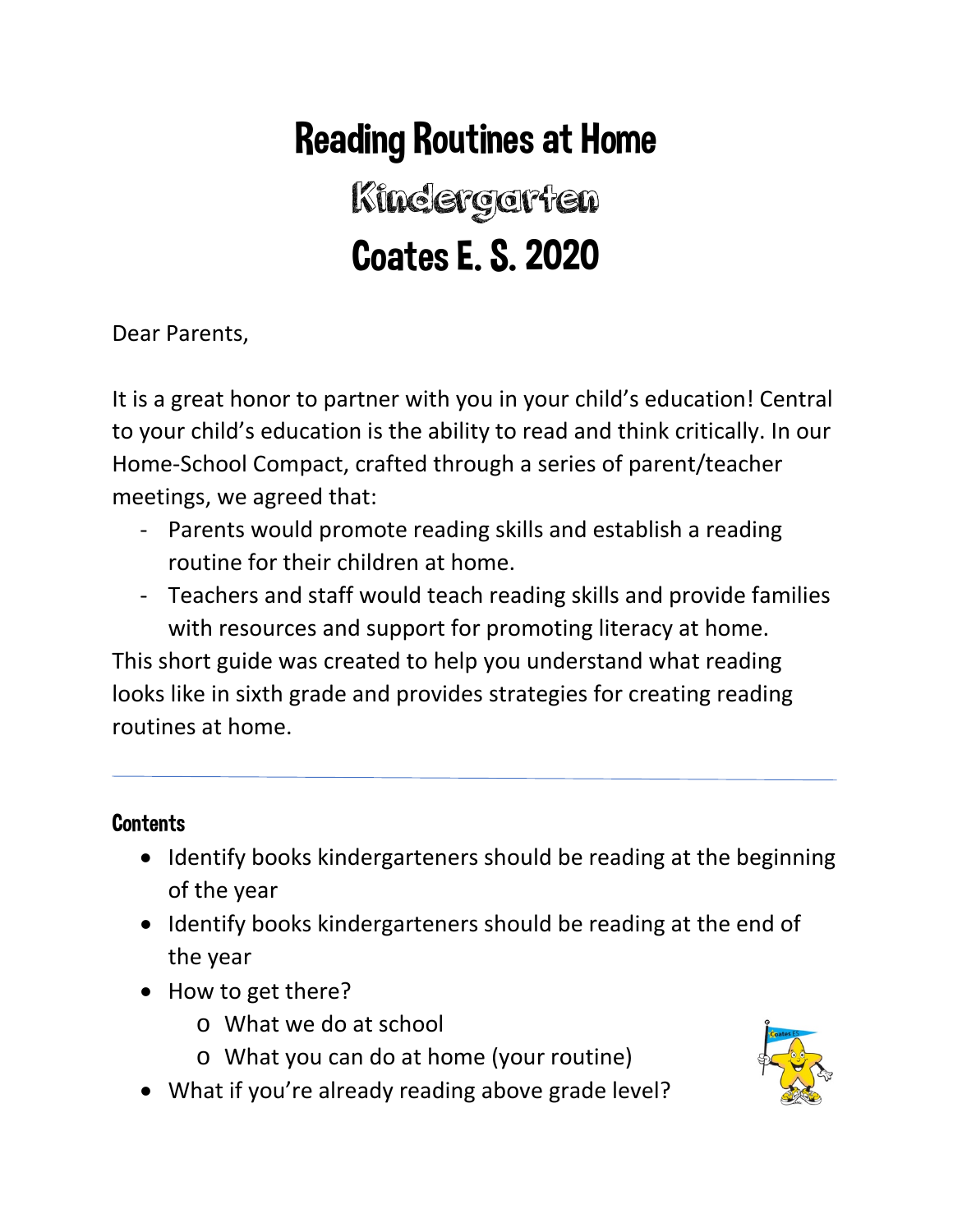At the beginning of Kindergarten your child should be able to read a level A book with support. Below is a sample from *Reading A–Z.*



Look for books that only have a few words per page and repeat a pattern or ABC

Students point to each word as they read. *They are not using the letters to read at this level*. They are using the pattern and the pictures.

# What if my child starts the year below this level?

First, do not stress or make your child feel bad if they are not reading on grade level. This often leads to a child shutting down and avoiding reading. So what can you do?

# At Home:

- Encourage a love of reading by finding books your child can enjoy on his or her own and that you can enjoy together.
- Immerse your child in literacy by reading to them and with them, and by listening to them read. Remember, even if they aren't reading on grade level **yet,** they will eventually be able to, and may even surpass it, by discovering the joy of books and by practicing a little bit every day in a quiet environment.
- Remember, your teacher will be working with your child to address the necessary skills to improve his/her reading level as well.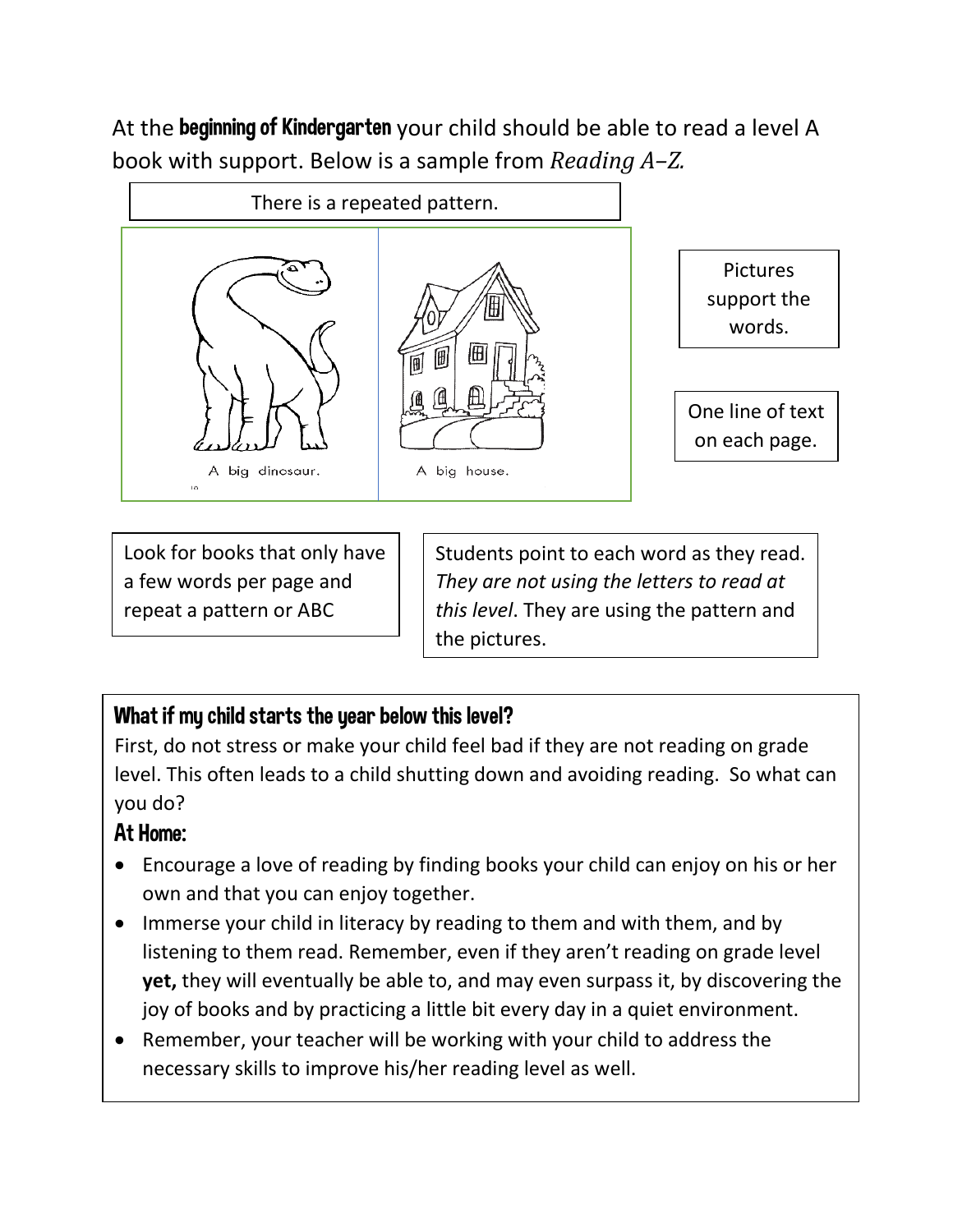At the end of Kindergarten**,** your child should be reading a level 3/C or 4/D book. Here are examples from *Reading A–Z.*



words that can be decoded (sound out the words).

each page.

the reader.

Find more books at this level at:

https://www.goodreads.com/list/show/97412.Guided Reading Level

### Ho[w do](https://www.goodreads.com/list/show/97412.Guided_Reading_Level_D) I find out my child's reading level?

Ask your child's teacher.

### Should s/he only read books on this level?

No. It is important to read easier books to improve reading rate and expression. It is also important to read harder books when the topic really interests your child.

### What if my child is already reading this level?

If your child is reading above this level, your teacher will work with your child to continue to grow as a reader. At home, encourage your child to begin to choose books that interest him or her. S/he can also begin writing about the books at home.